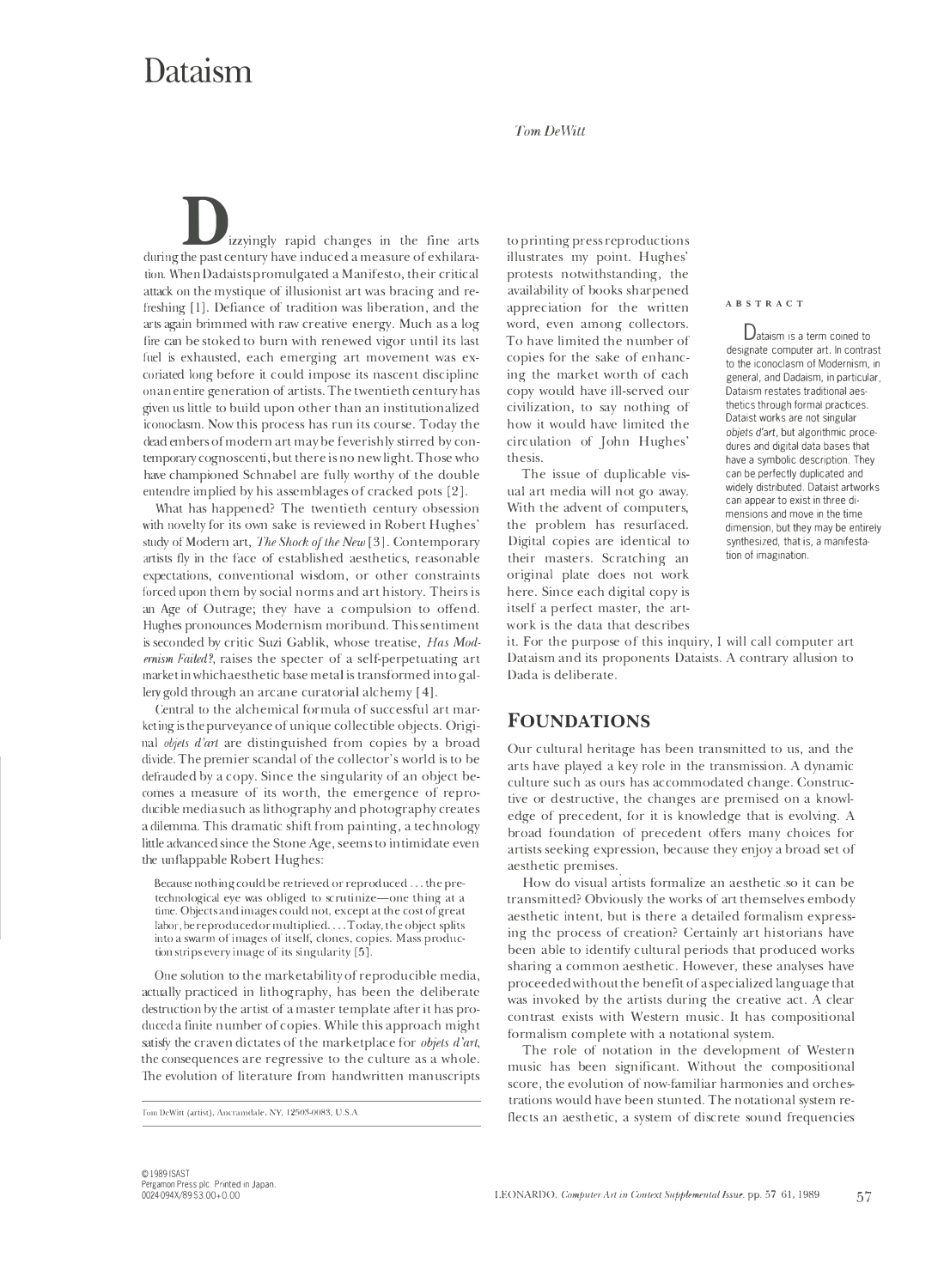and temporal progressions. From this foundation rose musical creations that rank among our culture's greatest intellectual achievements. The transmission of these works from their composers to our ears depends largely on the acceptance of a formal abstract language and its notation.

There is some precedent for abstract formalism in the visual arts, particularly in architecture. The rigorous mathematical discipline of geometry gave artists and artisans notational and computational tools for designing buildings and decorations. During the Renaissance the formalism of perspective drawing was introduced, and this procedure has been employed by many subsequent generations of visual artists. But for the large part, imagemaking has been an intuitive pursuit, carried out by talented individuals whose inspirations are manifest in their work but whose methods are subjects of conjecture.

Dataism brings with it an innate formalism, because computers are machines programmed using procedural languages. In order to create images on a computer, the artist must invoke specific processes that are expressed in a defined notation. Images that are themselves very large data bases may be created from compact and manageable algorithms that automatically calculate complex images point by point. Even so-called 'paint' programs, which mimic the tactile application of color on canvas, are precise, detailed programs. Computer art calls upon the mathematics of geometry, including perspective rendering, linking Dataism with the extant foundation of visual formalism. Future developments promise to be much broader than any precedent, because mathematics has broadened enormously since it last played a role in the arts.

Mathematics is not a visual art. The void that separates the creative artist from the creative mathematician rarely has been bridged, the Renaissance being a period of notable exceptions. Yet recently, collaborations have spontaneously formed around the computer screen. In the sciences, the flood of data pouring from engines of calculation has been dammed up behind the CRT, triggering a need for visual thinkers. Artists stand at the ready, for they have already been drawn, moth-like, to the flickering light.

These Dataists will now build a foundation for aesthetic structures. Their work will enjoy an integrity that is possible only when a common language is used to communicate the processes of creation from generation to generation.

# **PRACTICES**

When photography was invented, the status of representational painting began to wane. The camera produced realistic images with such facility that, by the turn of this century, the talent of a draughts person could be eclipsed by any rank amateur toying with his Kodak box camera. Photography, a triumph of technology, precipitated a diversion in the fine art mainstream away from illusionism.

Photography may have diverted some artists from traditional practices to forms of expression beyond the reach of technology, but many artists embraced the emerging imagemaking technologies. These artists then had the challenge of bringing the traditions of art to technology. Photographs intrinsically possess much of the realism found in representational painting, but there is a catch. Commonplace reality is not necessarily as beautiful as the ideal imagery depicted in the great classics. In fact, photography may have proven better at capturing the banal, the pathetic, the comic, and the ugly than ideal beauty. Ideals exist only in the mind. The photograph documents reality, not fantasy.

To reach the ideal, an attempt was made to place fantasies in front of the camera. This invoked the appearance of other arts as the subject for the photographer, particularly theater with its retinue of writers, players, directors, set designers, costumers, cosmeticians, puppeteers, et al. When motion pictures were invented, so was the 'fantasy factory' of the film industry. The camera operator became primarily a technician serving at the pleasure of other creative artists who preconceived the work and took primary credit for its success.

Limitations aside, moving pictures altered a basic assumption about visual art-that images were static. The manipulation of time gave the filmmaker an awesome new power of expression. The camera operator could dynamically change the window of view with a mere twist of the camera. Armed with no more than a pair of scissors and a pot of glue, the editor could alter time and place. As in music

and theatre, deep emotions could be evoked by artificially changing images. This artifice was an art. It was visual art. It was new art. However, it remained dependent upon what was placed in front of the camera for initial recording.

The ultimate cinematographic technique for the manipulation of time is animation. For fine artists dedicated to bringing aesthetics to technology, stop action photography provided a path to outwit the uncompromising realism of photography. Since the audience could not see what was going on while the camera was not looking, media magicians were able to practice the sleight of eye, the *trompe d'oeil,* that makes imagination manifest.

Painters and draughtspersons were attracted to animation, but the price exacted in toil and treasure tended to compromise artistic integrity. An individual practicing creativity in the tradition of the solitary artist was faced with the Herculean task of feeding a medium that consumes up to 24 images a second. Pioneers such as Oskar Fischinger and Len Lye made heroic efforts, but both artists ultimately returned to the creation of objects: paintings and sculptures [6].

When the resources of the industrial fantasy factories were summoned to provide armies of draughtspeople, creative inspirations were diluted to conform to the economies of the mass audience. Fischinger tragically encountered this dilemma during the production of *Fantasia* [7]. Moreover, industrial factories were not capable of producing images of classic beauty. The term 'cartoon' came to imply a reduced standard of finesse in visual art. Characters were reduced to caricature, and stylization was often the forced by-product of an economy of means.

I do not wish to dismiss the.sincere efforts of creative artists working in the media of photography and filmmaking but rather to identify a critical weakness in practice. There is a litmus test to assay the practical limits of a medium; namely, does it *make the imagination manifest?* In photography and film, so much depends on reality, i.e. the objects being recorded, that there is an unavoidable verisimilitude in style among all works in these media. Animation offers the potential for greater variety in visual style, but primarily through the intervention of the classical plastic arts: drawing, painting and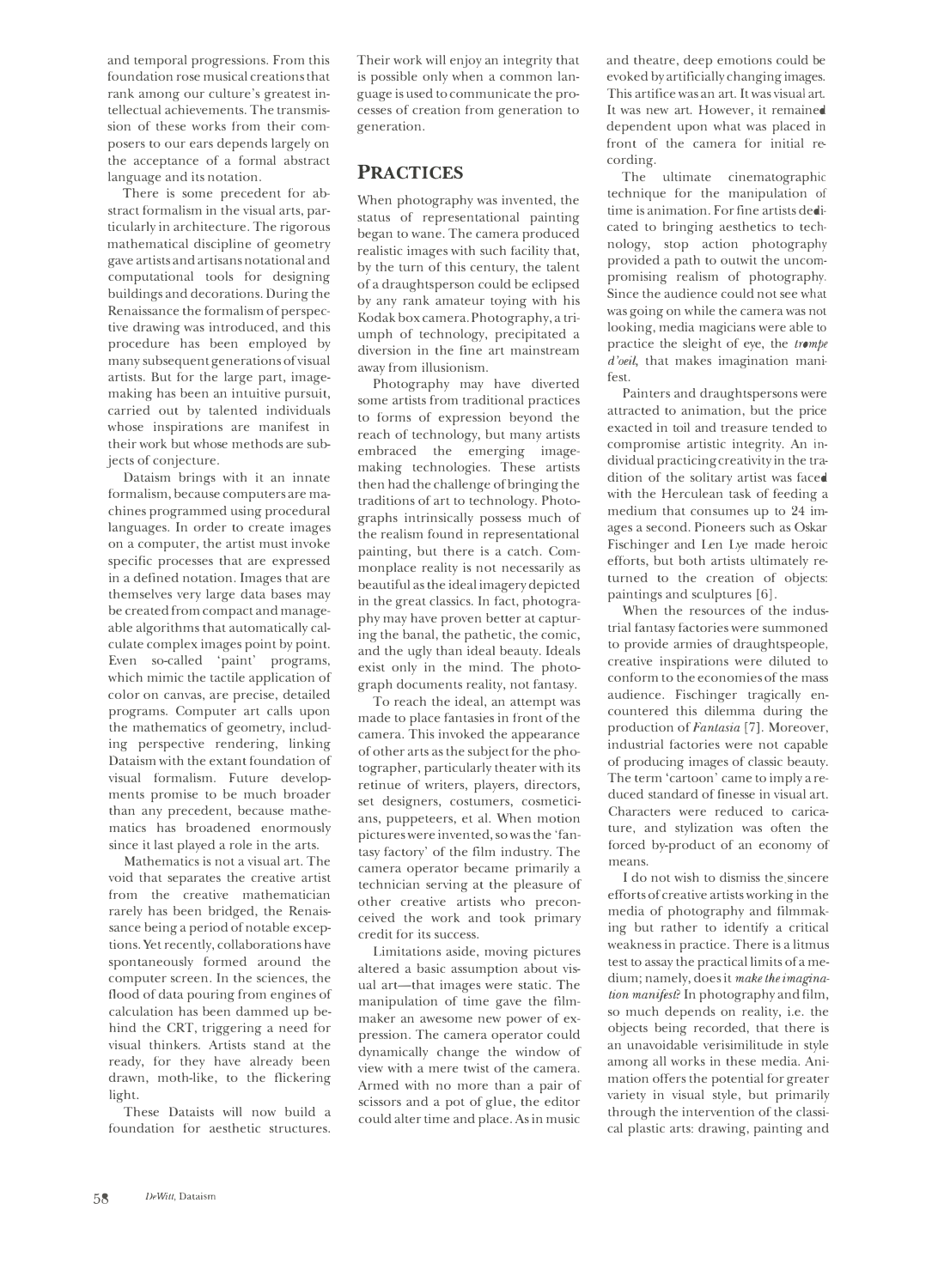sculpture. Painting and sculpture are versatile art media, accommodating virtually any visual preconception. Artists of every stripe have expressed their divergent visions through these ancient art forms. Can photographs and films accommodate such diversity?

Consider this archaeological paradigm. To decorate their caves, Cro-Magnon artists used silhouettes deposited by objects held against a surface and sprayed with smoke or pigment. This process created permanent negative shadows, suggestive of photographic contact printing [8]. The creative horizons of such an art are limited. Although contact printing allows anyone to make some kind of image, it prohibits the making of most images. The medium that survived these Paleolithic times was another contemporaneous invention: painting. Over 10,000 years of practice have shown that, with painting, imagination alone is the primary limit of expression.

The visual similitude among films, at least in comparison with the varied styles found in painting, may partially explain the slow acceptance of cinema as fine art. Television seemingly would have fared no better, since it was originally conceived of as instant cinema. However, the translation of camerarecorded images into an intermediate representation as electronic signals presented artists with some, perhaps unanticipated, possibilities: processing and synthesis.

Most video effects are not far removed from process photography and have ample precedent. Superimposition, split screen, matting, blue screen recording, contrast enhancement, edge enhancement, and pseudocolorization have photographic equivalents. However, video processing permitted the instantaneous production of these 'special' effects, restoring some of the creative spontaneity of painting that film had removed. Photographers work in the dark, both literally and figuratively, due to the delay between exposure and processing.

Video synthesis, the creation of images without cameras, has virtually no precedent in photography and filmmaking. An electronic signal is generated to fit the technical specifications of a camera signal, but the point of origin is within the electronic cir cuits themselves. Synthesis demands formalism both in the design of circuits and the resultant imagery. Typically, synthesizers produce two-dimensional geometric shapes, reminiscent of traditional decorative arts.

Video syn thesis opened a new realm of expression-visual music. The visual vocabulary in video synthesis is relatively small, if carefully selected. Synthesizers are the kind of specialized, well-defined instruments that lend themselves well to communications protocols. Both traditional music and contemporary electronic music offer instruction on appropriate practices to formalize the new art. However, video synthesizers cannot begin to encompass the entire realm of visual imagination. The promise of visual music is that within its defined vocabulary of expression will be found an aesthetic of the same universality that makes aural music so emotionally evocative [9].

Whatever the limits of video synthesis, the production of images from nothing more than electrons is reminiscent of painting's startling economy-illusions formed from little more than colored mud. With the inception of the computer, a single electronic tool stands between the preconception and the conception of a visualization. The correctly programmed computer can synthesize virtually any image.

Taming electrons to produce pictures presents challenges, especially as the technology passes through early stages of development. For some ar tists the technology may seem forbidding; but if the Renaissance is an instructive precedent, artists will submit contributions that fall outside scientific intuition. Making imagination manifest requires imagination. During the Renaissance, artists posed the problem of perspective and provided key intuitive solutions [10].

Dataists must engage in the process of reducing concepts to practice. One process is a recapitulation of the hand/eye coordination of the painter, carried out in the three-dimensional world of the sculptor. The artist grasps a stylus and draws in three-spacetouching nothing, but imagining everything [11]. Another avenue is three-dimensional image acquisition, an extension of photography distinguished by the treatment of real objects as volumes rather than flat surfaces. Holographers have already pointed the way, but for Dataists the volumes must be captured numerically. Just as artists recognized the value of the *camera obscura,* their experimentation with range finding cameras will catalyze needed engineering developments.

Another major preoccupation for Dataists must be the display of their works. If they are three-dimensional, should they not float in space? Artists have already contributed to inventing these display technologies, such as filmmaker Lenny Lipton's electronically shuttered stereopticon [12] and the work of Dan Sandin, Mark Resch et al. in the field of parallax-barrier panoramagrams [13]. Artist holographers have developed their medium in the face of technical challenges that have tempered the enthusiasm of scientists. Today holography is best explored in museums specific to the process as an art [14].

Much of the three-dimensional work of Dataists is remarkable in that, unlike sculpture, its physical mass is that of the medium rather than the mass of a real object. The display itself is a real object, but the art is the image representation as data. With many implementations, one display can serve countless artworks, much as a television set exists as an entity separate from the videotapes it displays. This does not exclude a Dataist from making a solid sculpture based on the three-dimensional model, but such manufacture can postdate the formative creative process.

The dimension of time also falls well within the province of numerical analysis. Even a simple hand calculator is a tool of enormous utility in film and video editing. The strict formalisms of tempo in music may have evolved from an aesthetic necessity, and tempi deserve serious consideration in temporal visual art. Empirical data derived from recording video synthesis performances are one source of timing. These data can be characterized by analysis and can engender formalisms. Complex rhythmic structures that scarcely can be performed by a human [15] suggest that computed time relationships will open subtleties of expression.

Just as the economics of cinema are much more burdensome than those of still photography, Dataists must deal with the cost multiplier of making moving pictures. It can be argued that Dataist engines of calculation are an expense far greater than the price of paint. Just as artistic integrity is compromised by the huge budgets of the film studio, are not Dataists constrained by equipment costs? Again, I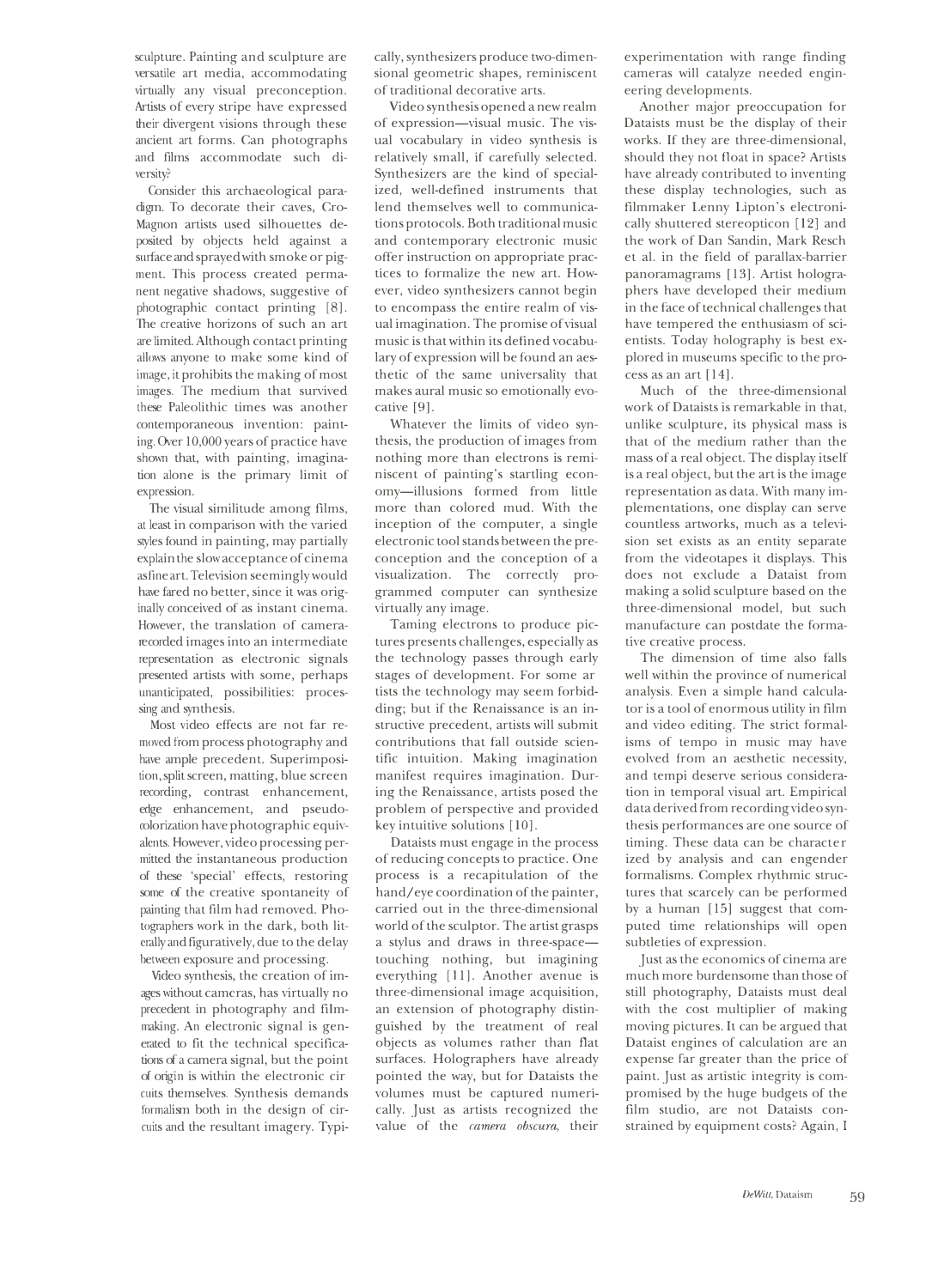turn to an archaeological example. In some primeval societies, red ocher was a decorative pigment available only to the privileged [ 16]. The silicon in a computer is smart sand, not a commodity destined to be forever dear.

When financial support is required, modest means can produce a telling sketch or sample of the funded work, inviting further investment.-This is already the practice when a script, story board or pilot production is submitted to producers, but how can visual artists participate?

Consider that one expense in computer art is the measured resolution of the image. A motion image idea can be developed in low-resolution at low cost before a commitment is made to produce the final product [17]. Indeed, one low-resolution technology, the stroke display, presents a close analogy to the way in which a pencil sketch serves the painter.

Although large and expensive computers may be called upon in industrial production, a curious facet of the so-called Turing Machine is that any digital computer can achieve equivalent results. The tradeoff is solely in time of execution [18]. Although there is a thousand-to-one difference between a million versus a billion calculations a second, the humblest micro can take on the mightiest supercomputer when a timeless inspiration is at stake.

When the Dataist uses a computer, regardless of its size, some of the labor in production has been automated. In contrast to the practices of filmmaking, where large groups of collaborators must be organized, the Dataist calls upon programs and digital images from prior endeavors. With the development of their programming skills, Dataists can maintain the kind of creative integrity enjoyed by painters, composers and writers in their solitary pursuits.

The capacity to begin building where predecessors have stopped distinguishes Dataists from the devolving world of modern art. An impetus to refine and perfect prior art is a reversal of the iconoclasm found in Dada and similar anti-art movements. When practices of the past become resources of the present, practice makes perfect.

### **VENUES**

Artists who use computers face a dilemma if they are lumped together by

curators and critics solely on the basis of their medium. If computer art shows such as SIGGRAPH are primary venues, eclecticism blurs the distinction between styles of expression. The grouping of artists by their medium is a curator's convenience, but categorization of artworks by their style, content or historical cultural period is the preferred distinction for art historians and critics. The traditional media of drawing, painting and sculpture have been practiced throughout all history. They are generally grouped and exhibited according to their epoch.

On the other hand, the new media of photography, motion pictures, video and computers have burst on the scene within a single century. Moreover, their appearance has been sequential over time. In this unprecedented circumstance, it is not surprising to encounter the categorization of artists by their medium rather than by their style of expression. Different styles may be lost on those curators who cannot see beyond the medium each artist uses.

If computer art were routinely included in collections defined by style, the dilemma would be resolved; however, rarely is this the case. The new media are excluded from collections, in part because they are not collectible in a traditional sense. There is no singular *objet d'art* but rather a master template for striking endless copies. Collectors have small economic incentive to deal in cheap copies.

Ironically, the very media that are excluded from collections are routinely used as a service to document and study singular *objets d'art.* Computer image acquisition and analysis can produce objective data for archival documentation [19]. Lithographic reproduction of photographs can publicize specific pieces, augmenting market value of each object. Interactive video can tour through collections [20]; films can introduce practicing artists; computers can inventory collections.

The use of new media to document old media can be reversed. Works in old media-that is, drawings, paintings or sculptures-can be based on data generated by computers. The finished *objets d'art* then fit into conventional art collections. Ronald Resch's *Vegreville Pysanka* [21] and Jean-Paul Agosti 's *Les Soixante-Treize Jardins* [22] are examples of this antithesis. Although ingenious, it is disingenuous to insinuate Dataism into the collectors' marketplace through a Trojan horse strategy.

A more enduring penetration of the fine art marketplace would call on the strength of Dataist art rather than mask it. For example, there is scarcely a museum that does not have an associated book store. These outlets provide some cash income for the museum, but the shops also bestow credibility on the works of art celebrated in the purveyed literature. Normally, one does not buy the curated artworks themselves in the museum book store, but Dataist art could prove the exception. Be it quality reproductions, videotapes or computer disks, the museum goer could return home with an equivalent to the art on display within the museum.

The museum book store venue presumes museum exhibition, not a likely scenario if collectors have a vested interest in non-duplicable art works. Yet risk-taking investors need not be deprived of their rightful earnings. Art patrons simply need to accept that one measure of worth will include the copyrighted works of music and literature. Ubiquitous distribution of perfect copies in these arts has not diminished the role of primary venues such as concert halls or libraries.

Exclusive social circles may consecrate artists from the avant-garde for exhibition in name galleries and prestigious museums [23], but Dataists can make a direct appeal to the public. The ubiquitous media of print and video can easily assimilate Dataist work. Color separations and video recordings are a windfall by product of computer graphics. Desktop publishing, electronic mail networks and computer bulletin boards give the Dataist communications routes to replace or bypass the cliques from which they are excluded [24].

A broadened marketplace for fine art does pose the question of univer sality, and this test of aesthetic merit presents a meaningful challenge. What makes a work of art attractive? Why do certain works endure? It takes far more than novelty to meet these criteria. The test is not how Dataism would fare as a yet another ephemeral 'Post Modern' fad laden with aesthetic non sequiturs. It is not sufficient to say, 'made with a computer'. The question is, How would a broad audience respond to ownership of these art works?

I believe that the qualities that will characterize successful Dataist art might be summarized in the word